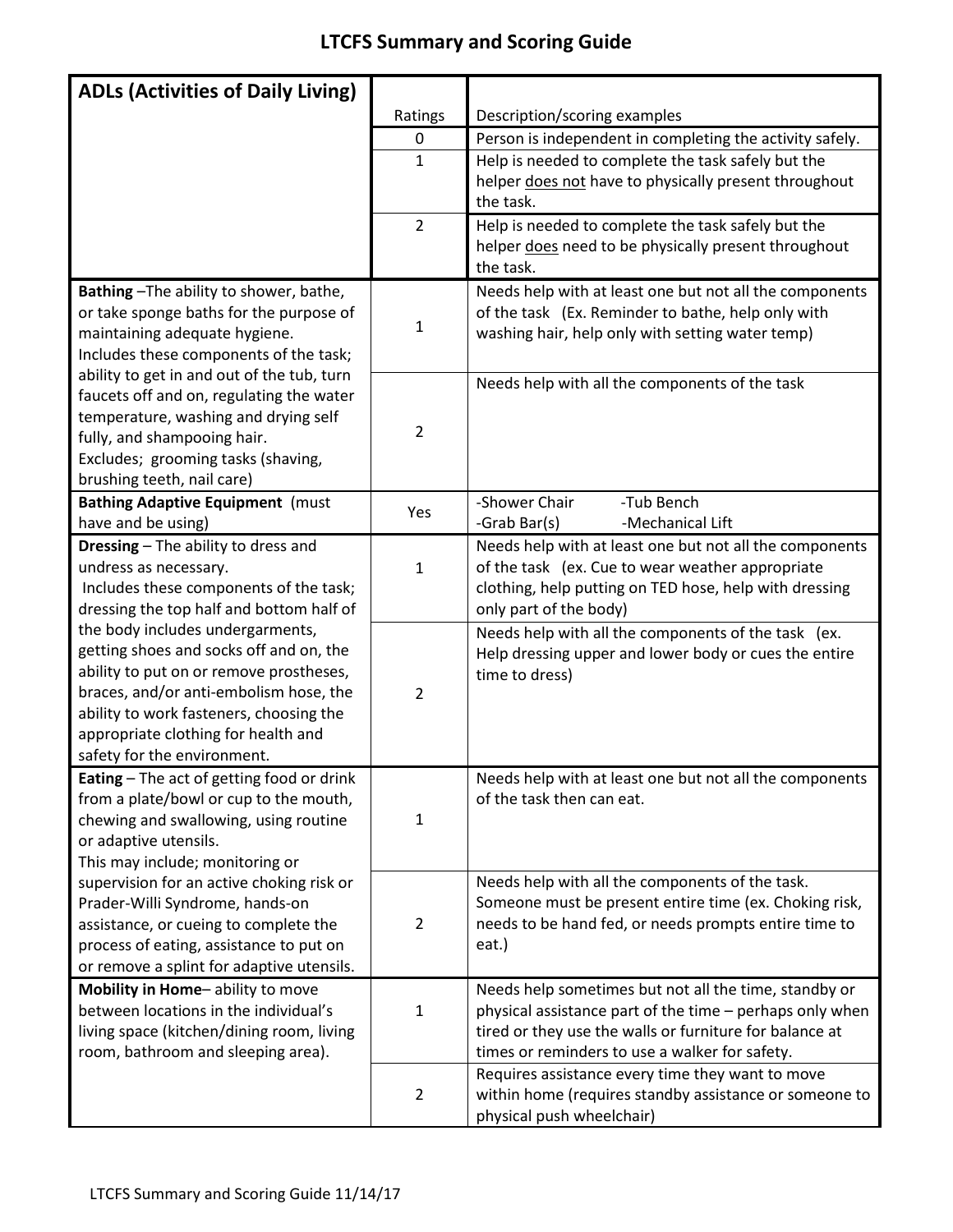| <b>Mobility Equipment used in home</b>                                                                                                                                                                                                                                                                                                                                                                                     |                                                             | -Walker<br>-Cane                                                                                                                                                                                                                                                                                                                         |  |  |
|----------------------------------------------------------------------------------------------------------------------------------------------------------------------------------------------------------------------------------------------------------------------------------------------------------------------------------------------------------------------------------------------------------------------------|-------------------------------------------------------------|------------------------------------------------------------------------------------------------------------------------------------------------------------------------------------------------------------------------------------------------------------------------------------------------------------------------------------------|--|--|
|                                                                                                                                                                                                                                                                                                                                                                                                                            | Yes                                                         | -Crutches<br>-Wheelchair or scooter                                                                                                                                                                                                                                                                                                      |  |  |
|                                                                                                                                                                                                                                                                                                                                                                                                                            |                                                             | -Quad-cane<br>-Prosthesis                                                                                                                                                                                                                                                                                                                |  |  |
| Toileting - The ability to use the toilet,<br>bedpan, commode, or urinal for bowel<br>or bladder management in the home.<br>Includes these components of the task;<br>locating the bathroom facility,<br>transferring on/off the toilet, bedpan, or<br>urinal, maintaining a regular bowel                                                                                                                                 | $\mathbf{1}$                                                | Needs help with at least one but not all the components<br>of the task (ex. Cue to use the bathroom or to wipe<br>properly, just needs help after bowel movement, or just<br>needs help with 1 or 2 parts of entire task)                                                                                                                |  |  |
| program, cleansing of perineal area,<br>changing of menstrual products and/or<br>incontinence products (if applicable),<br>managing a condom catheter or the<br>ostomy or urinary catheter collection<br>bag, adjusting clothes, emptying the<br>commode, bedpan, or urinal, and cueing<br>to use the bathroom or would be<br>incontinent, or is incontinent and<br>requires assistance with changing<br>incontinence pads | $\overline{2}$                                              | Needs help with all the components of the task as<br>applicable to the person.                                                                                                                                                                                                                                                           |  |  |
| Incontinence - Includes bowel and/or                                                                                                                                                                                                                                                                                                                                                                                       |                                                             | Does not have incontinence                                                                                                                                                                                                                                                                                                               |  |  |
| bladder incontinence. Does not include<br>stress incontinence (only with a sneeze).                                                                                                                                                                                                                                                                                                                                        | Has incontinence less that daily but at least once per week |                                                                                                                                                                                                                                                                                                                                          |  |  |
|                                                                                                                                                                                                                                                                                                                                                                                                                            | Has incontinence daily                                      |                                                                                                                                                                                                                                                                                                                                          |  |  |
| <b>Additional Toileting Needs and</b><br><b>Equipment captured</b>                                                                                                                                                                                                                                                                                                                                                         | Yes                                                         | -Has Ostomy<br>-Uses Urinary Catheter<br>-Receives Regular Bowel Program<br>Toileting adaptive equipment:<br>-Toilet grab bars/rails<br>-Commode<br>-Bed pan<br>-Urinal<br>-High rise/accessible toilet or Elevated/adaptive toilet<br>seat<br>-Transfer board or other transfer aids that assist the<br>person to get on/off the toilet |  |  |
| Transferring- The physical ability to<br>move between surfaces. This includes<br>the ability to get up to a standing<br>position and to a sitting position from                                                                                                                                                                                                                                                            | $\mathbf{1}$                                                | Needs help with only some transfers but not all (ex.<br>Tired or more stiff in the morning and only need help<br>then, must always use the lift mechanism on their lift<br>chair and can't get up from other chairs)                                                                                                                     |  |  |
| bed, usual sleeping place, chair, or<br>wheelchair. Excluded from the task of<br>transferring is the need for assistance<br>with a transfer to bathe or use a toilet<br>those are captured under other sections                                                                                                                                                                                                            | $\overline{2}$                                              | Needs hand-on help with every transfer. Needs step-by-<br>step direction to transfer.                                                                                                                                                                                                                                                    |  |  |
| <b>Transferring Equipment</b>                                                                                                                                                                                                                                                                                                                                                                                              | Yes                                                         | -Transfer board<br>-Grab bars, bed bar or bed railing (if used for<br>transferring)<br>-Trapeze<br>-Transfer pole<br>-Mechanical lift or power stander (not a lift chair)                                                                                                                                                                |  |  |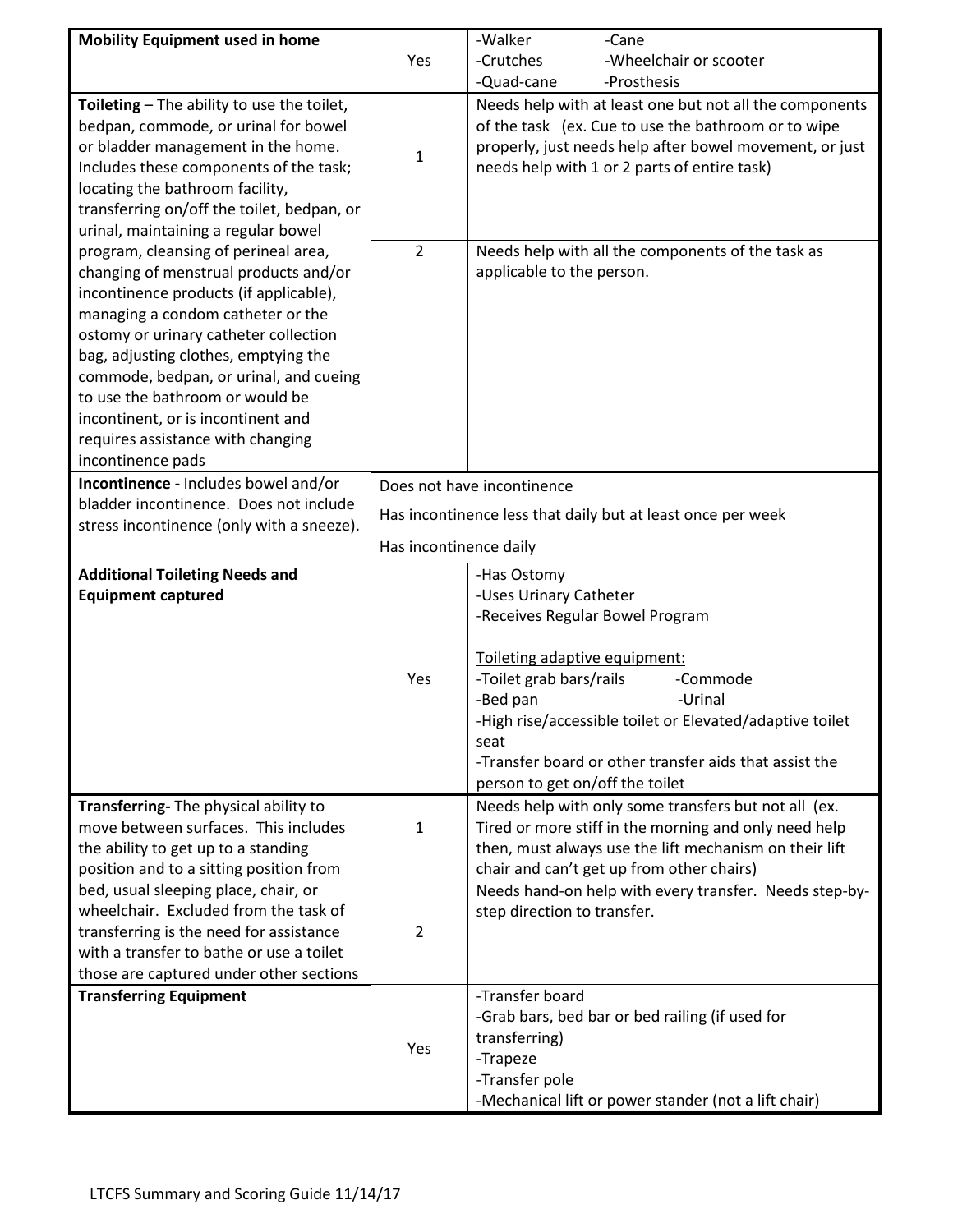| <b>IADLS</b> (Instrumental                        | Rating         | Rating description            | Examples                                   |
|---------------------------------------------------|----------------|-------------------------------|--------------------------------------------|
| <b>Activities of Daily Living)</b>                | (data #)       |                               |                                            |
| Meal Preparation* the                             | $\mathbf 0$    | Independent                   | Able to prepare all meals and complete     |
| physical and cognitive                            |                |                               | grocery shopping                           |
| ability to obtain and                             | $\mathbf{1}$   | Needs help from another       | Needs help with grocery shopping and/or    |
| prepare basic routine                             |                | person weekly or less often   | checking for spoiled food                  |
| meals including the task of                       | $\overline{2}$ | Needs help 2 to 7 times a     | Able to make a bowl of cereal or           |
| grocery shopping. A meal                          |                | week                          | sandwich, but needs assistance making a    |
| can be a sandwich, bowl of                        |                |                               | hot meal (not able to reheat in the        |
| cereal, or reheated food in                       |                |                               | microwave safely)                          |
| the microwave                                     | $\overline{3}$ | Needs help with every         | Help needed for every meal. Needs verbal   |
| Components of the task:                           |                | meal                          | prompts and/or hand-on assistance for      |
| Opening food containers,                          |                |                               | entire task                                |
| the fridge & freezer, safely                      |                |                               |                                            |
| using appliances, safely                          |                |                               |                                            |
| preparing a meal, placing                         |                |                               |                                            |
| and carrying food from                            |                |                               |                                            |
| surface to surface, proper                        |                |                               |                                            |
| food preparation and                              |                |                               |                                            |
| storage, obtaining                                |                |                               |                                            |
| groceries.                                        |                |                               |                                            |
| Med admin/                                        | N/A            | Has no medications            | Does not take any medications that meet    |
| Management*                                       | (001)          |                               | the definition of a medication on the      |
| (also on Health Related                           |                |                               | screen.                                    |
| Services Table) Med.<br>administration is defined |                |                               |                                            |
| as a person's need for                            | 0(002)         | Independent                   | Takes medications independently - does     |
| assistance from another                           |                |                               | not require assistance with medication     |
| person to take or be given                        |                |                               | administration or management.              |
| a medication by any route                         |                |                               |                                            |
| except intravenously.                             | 1(003)         | Needs help 1 to 2 days per    | Only needs medication set up or blood      |
| Medication management is                          |                | week or less often            | sugars taken weekly (monthly bubble        |
| defined as a person's need                        |                |                               | packs)                                     |
| for assistance from                               |                |                               |                                            |
| another person to set-up                          |                |                               |                                            |
| or monitor their prescribed                       | 2a (005)       | Needs help at least once a    | Cognitively able to direct the task but is |
| and regularly taken                               |                | day 3-7 days per week and     | physically unable to administer their own  |
| medications. Medications                          |                | CAN Direct the task           | medications                                |
| must be approved by the                           |                |                               |                                            |
| U.S. Food and Drug                                |                |                               |                                            |
| Administration, be                                | 2b (006)       | Needs help at least once a    | Cognitively unable to administer           |
| prescribed by a Medicaid-                         |                | day 3-7 days per week and     | medication without assistance              |
| recognized prescriber, and                        |                | <b>CANNOT Direct the task</b> |                                            |
| must be regularly                                 |                |                               |                                            |
| scheduled and used.                               |                |                               |                                            |
| <b>Money Management* -</b>                        | 0              | Independent                   | Independently managing money or they       |
| physical and cognitive                            |                |                               | do not have a physical or cognitive        |
| ability to handle money,                          |                |                               | impairment preventing them from            |
| pay bills, and complete                           |                |                               | learning the task.                         |
| financial transactions                            | 1              | Can only complete small       | Help paying bills/managing money-able      |
| needed for basic                                  |                | transactions                  | to make small transactions independently   |
| necessities.                                      | $\overline{2}$ | Needs Help from another       | Needs help to pay bills and manage         |
|                                                   |                | person with all transactions  | accounts - not able to make small          |
|                                                   |                |                               | transactions at the store without help.    |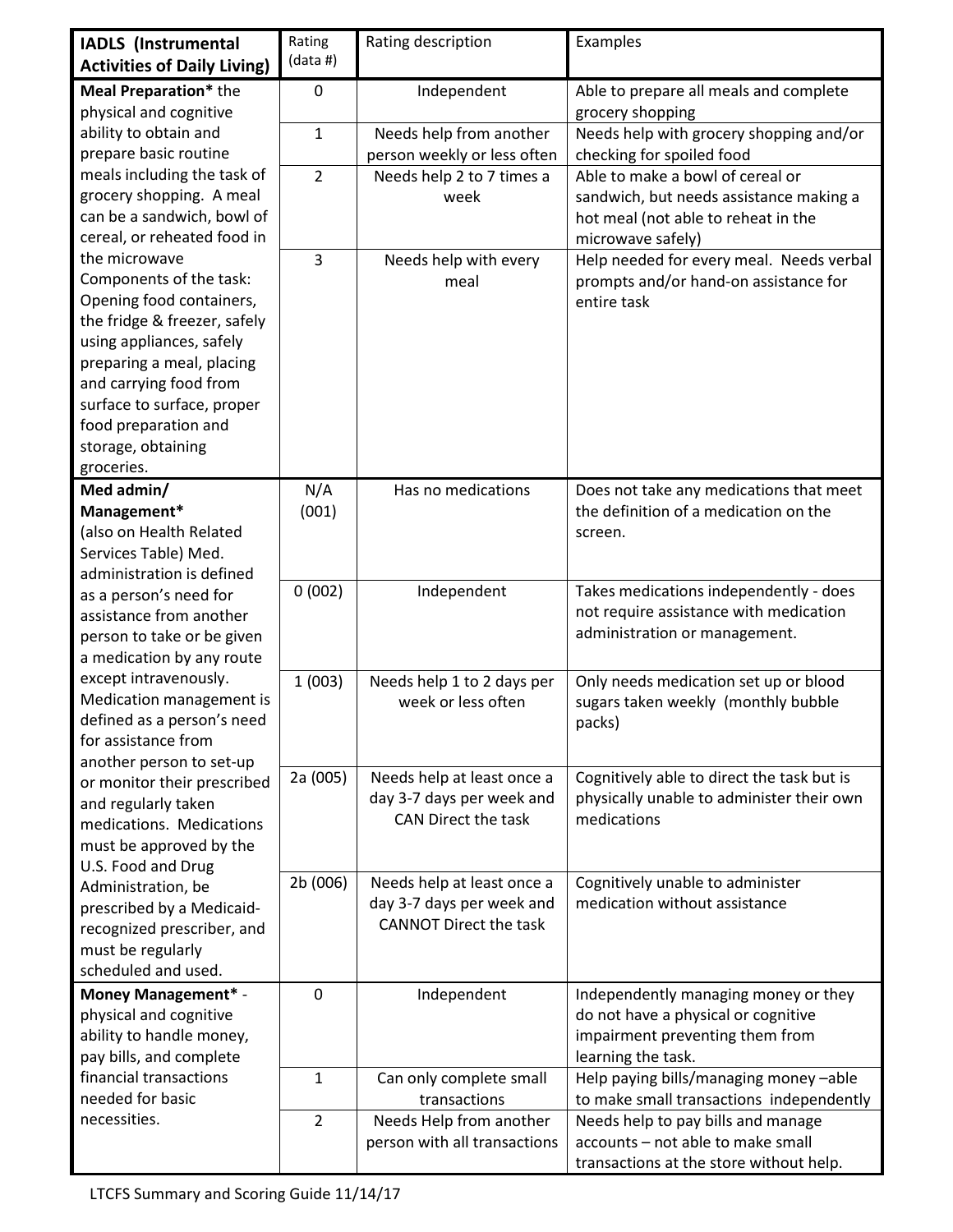| Laundry and/or                                          | 0              | Independent                                                               | Able to complete inside and outside                                        |  |
|---------------------------------------------------------|----------------|---------------------------------------------------------------------------|----------------------------------------------------------------------------|--|
| Chores - The physical and                               |                |                                                                           | chores without help.                                                       |  |
| cognitive ability to                                    | $\mathbf{1}$   | Needs help from another                                                   | Needs help with weekly chores such as                                      |  |
| complete one's personal                                 |                | person weekly or less often                                               | laundry/floors/dusting etc., Or needs help                                 |  |
| laundry, routine                                        |                |                                                                           | to order and pick up medications.                                          |  |
| housekeeping, and basic                                 | $\overline{2}$ | Needs help more than once                                                 | Has incontinence that requires more                                        |  |
| home maintenance tasks,                                 |                | a week                                                                    | frequent laundry. Hoarding that requires                                   |  |
| including the tasks of snow                             |                |                                                                           | more frequent cleaning. Needs                                              |  |
| shoveling and lawn                                      |                |                                                                           | cues/prompts to complete all                                               |  |
| mowing. Includes help to                                |                |                                                                           | inside/outside daily and weekly tasks.                                     |  |
| call in and/or pick up                                  |                |                                                                           |                                                                            |  |
| medications from                                        |                |                                                                           |                                                                            |  |
| pharmacy.                                               |                |                                                                           |                                                                            |  |
| Telephone* - physical and                               | 1a             | Independent: Has cognitive                                                | Includes ability to using speed dial phone                                 |  |
| cognitive ability of a                                  |                | and physical abilities to                                                 | numbers or use assistive device.                                           |  |
| person to use their                                     |                | make call and answer calls                                                |                                                                            |  |
| personal telephone to                                   | 1 <sub>b</sub> | Lacks cognitive and                                                       | Needs assistance with any aspect of                                        |  |
| make and receive a routine                              |                | physical abilities to use the                                             | making or receiving a call. Cannot be                                      |  |
| telephone call with or                                  |                | phone independently                                                       | understood or cannot hear and does not                                     |  |
| without assistive devices                               |                |                                                                           | have an adapted phone, or needs help to                                    |  |
| Transportation* - At the                                | 1a (001)       | Person drives regular vehicle                                             | dial the phone.                                                            |  |
| time of the screening, the                              | 1b (002)       | Person drives adapted vehicle                                             |                                                                            |  |
| person is physically or                                 |                |                                                                           |                                                                            |  |
| cognitively capable of                                  | 1c (003)       | Person drives a regular vehicle, but there are serious safety concerns    |                                                                            |  |
| driving a regular or                                    | 1d (004)       | Person drives an adapted vehicle, but there are serious safety concerns   |                                                                            |  |
| adapted vehicle. Serious<br>safety concerns is based on |                |                                                                           |                                                                            |  |
| how limitations may affect                              | 2(005)         | Person cannot drive due to physical, psychiatric, or cognitive impairment |                                                                            |  |
| the person's ability to                                 | 3(006)         | Person does not drive due to other reasons                                |                                                                            |  |
| safely drive a vehicle                                  |                |                                                                           |                                                                            |  |
| <b>Employment:</b>                                      | $\mathbf{1}$   | Retired (Does not include people under 65 who stopped working for         |                                                                            |  |
| <b>A. Current Employment</b>                            |                | health or disability reasons)                                             |                                                                            |  |
|                                                         | 2              | Not working (No paid work)                                                |                                                                            |  |
|                                                         | 3              |                                                                           | Working full time (Paid work averaging 30 hours or more a week)            |  |
|                                                         | 4              |                                                                           | Working Part time (paid work averaging fewer than 30 hours a week)         |  |
| <b>B. If Employed, Where</b>                            | $\mathbf{1}$   |                                                                           | Paid work where the environment and the work tasks are designed for        |  |
|                                                         |                | people with disabilities (e.g. sheltered workshop)                        |                                                                            |  |
|                                                         | $\overline{2}$ |                                                                           | Paid work in other group situation for people with disabilities (e.g. work |  |
|                                                         |                | crew/enclave)                                                             |                                                                            |  |
|                                                         | 3              |                                                                           | Paid work outside the home (situations other than those described in 1     |  |
|                                                         |                | or $2)$                                                                   |                                                                            |  |
|                                                         | 4              | Paid work at home                                                         |                                                                            |  |
| <b>C. Need For Assistance to</b>                        | $\mathbf{0}$   | Independent                                                               |                                                                            |  |
| Work* - Item is optional                                | 1              | Needs help weekly or less                                                 |                                                                            |  |
| for people age 65 or older.                             | $\overline{2}$ |                                                                           | Needs help every day but does not need the continuous presence of          |  |
| If person is not currently                              |                | another person                                                            |                                                                            |  |
| working, the screener will                              | $\overline{3}$ | Needs the continuous presence of another person                           |                                                                            |  |
| need to estimate the level                              | 4              | Not applicable                                                            |                                                                            |  |
| of help the person would<br>likely need to work. This   |                |                                                                           |                                                                            |  |
| can be deduced form the                                 |                |                                                                           |                                                                            |  |
| person's overall                                        |                |                                                                           |                                                                            |  |
| functioning and abilities.                              |                |                                                                           |                                                                            |  |

LTCFS Summary and Scoring Guide 11/14/17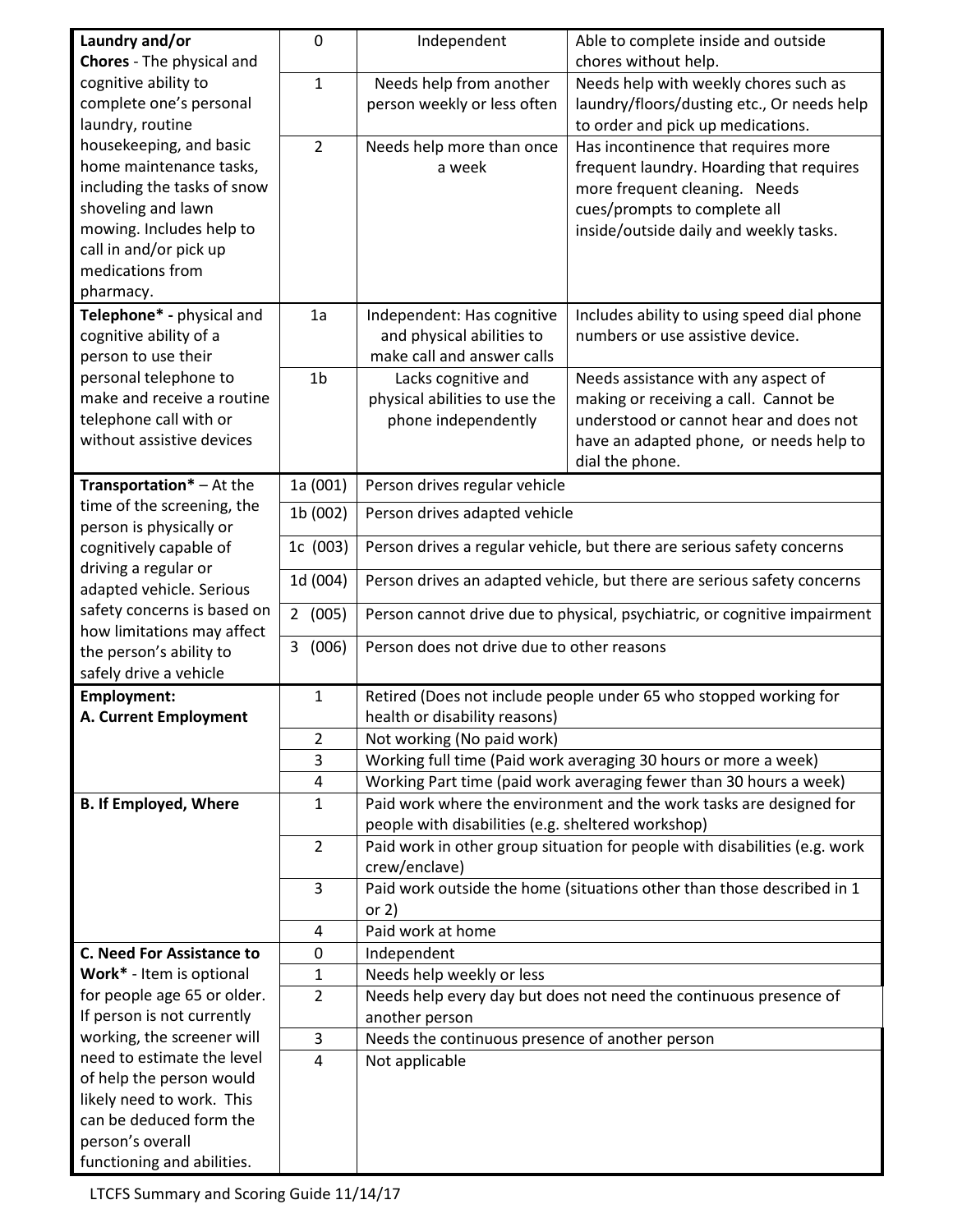\*IADLs that are counted for total number of IADLs for Regression acuity score.

| <b>Overnight Care or</b>      | Rating<br>(data#) | Rating description                 | Examples                           |
|-------------------------------|-------------------|------------------------------------|------------------------------------|
| Overnight                     |                   |                                    |                                    |
| <b>Supervision</b>            |                   |                                    |                                    |
| Overnight Care is defined as  | 0                 | <b>No</b>                          |                                    |
| the need for hands-on         | 1                 | Yes - caregiver can get at least 6 | Needs help in an emergent event    |
| assistance or verbal cuing    |                   | hours of uninterrupted sleep per   | during the night. Person normally  |
| from another person to        |                   | night.                             | sleeps thru the night but would    |
| complete an ADL or Health     |                   |                                    | need assistance in recognizing and |
| Related Services task,        |                   |                                    | problem solving an emergent        |
| during the overnight hours.   |                   |                                    | event                              |
| Overnight Supervision is      | $\overline{2}$    | Yes - caregiver cannot get 6 hours | Needs toileting during the night   |
| defined as the need for       |                   | of uninterrupted sleep per night.  | (more frequent than every 6        |
| someone to be present to      |                   |                                    | hours). Member is awake during     |
| prevent, oversee, manage,     |                   |                                    | the night and has behaviors that   |
| direct, or respond to a       |                   |                                    | need to be supervised.             |
| person's disruptive, risky or |                   |                                    |                                    |
| harmful behaviors during      |                   |                                    |                                    |
| the overnight hours. It is    |                   |                                    |                                    |
| also indicated for a person   |                   |                                    |                                    |
| who is unable to respond      |                   |                                    |                                    |
| appropriately to an           |                   |                                    |                                    |
| emergency.                    |                   |                                    |                                    |

|                                                                     | <b>Health Related Services Table (HRS Table)</b> – Skilled Tasks<br>Unless noted otherwise, only skilled tasks performed within the person's home are captured. |                                                                                                                                                                                                                                                                                                                                                                                                                                        |                                                                                                                                                                                                                                                                                                                |                                |                             |                             |                            |
|---------------------------------------------------------------------|-----------------------------------------------------------------------------------------------------------------------------------------------------------------|----------------------------------------------------------------------------------------------------------------------------------------------------------------------------------------------------------------------------------------------------------------------------------------------------------------------------------------------------------------------------------------------------------------------------------------|----------------------------------------------------------------------------------------------------------------------------------------------------------------------------------------------------------------------------------------------------------------------------------------------------------------|--------------------------------|-----------------------------|-----------------------------|----------------------------|
| Scoring                                                             | Person is                                                                                                                                                       | Frequency of Help/Services Needed from Other Persons (data number)                                                                                                                                                                                                                                                                                                                                                                     |                                                                                                                                                                                                                                                                                                                |                                |                             |                             |                            |
| options:<br>(left blank<br>if doesn't<br>apply)                     | Independe<br>nt (000)                                                                                                                                           | 1-3 times a<br>month<br>(001)                                                                                                                                                                                                                                                                                                                                                                                                          | Weekly<br>(002)                                                                                                                                                                                                                                                                                                | $2 - 6$<br>times/week<br>(003) | 1-2 times a<br>day<br>(004) | 3-4 times a<br>day<br>(005) | 5+ times a<br>day<br>(006) |
|                                                                     | <b>Health Related Services</b>                                                                                                                                  | Description                                                                                                                                                                                                                                                                                                                                                                                                                            |                                                                                                                                                                                                                                                                                                                |                                |                             |                             |                            |
| <b>Behaviors</b> requiring<br>SIBS, offensive/violent<br>behaviors) | interventions (wander,                                                                                                                                          | To be marked on the HRS table, the person must have a cognitive impairment,<br>interventions are required from another person, and a behavior plan is needed to<br>prevent or respond to the behavior. Frequency is the total frequency of interventions<br>needed for wandering, Self Injurious Behaviors, and/or offensive-violent behaviors.<br>Behaviors that can be captured on the screen are defined in the LTCFS instructions. |                                                                                                                                                                                                                                                                                                                |                                |                             |                             |                            |
| <b>Exercises/Range of</b><br><b>Motion</b>                          |                                                                                                                                                                 | Performing physical exercise or range of motion exercises in their residence to restore<br>or maintain physical capabilities when at risk for loss of function due to a related health<br>condition. This is not for general weight loss or health maintenance.                                                                                                                                                                        |                                                                                                                                                                                                                                                                                                                |                                |                             |                             |                            |
| IV Medications, fluids                                              |                                                                                                                                                                 | "IV" is an abbreviation for the word, "intravenous" and pertains to medications, fluids,                                                                                                                                                                                                                                                                                                                                               |                                                                                                                                                                                                                                                                                                                |                                |                             |                             |                            |
| or IV line flushes                                                  |                                                                                                                                                                 | or flushes delivered into a vein. This can include a PICC (peripherally inserted central<br>catheter) line or a central line. Performed in the residence and includes - site care,<br>Fluids, medications, IV flushing (unless part of a different task)                                                                                                                                                                               |                                                                                                                                                                                                                                                                                                                |                                |                             |                             |                            |
| <b>Medication</b><br>Administration                                 |                                                                                                                                                                 |                                                                                                                                                                                                                                                                                                                                                                                                                                        | A person's need for assistance from another person to take or be given a medication by<br>any route except intravenously. This could be by mouth, tongue, injection, onto or into<br>the body, rectally, vaginally, or by feeding tub. The medication must be regularly and<br>frequently taken as prescribed. |                                |                             |                             |                            |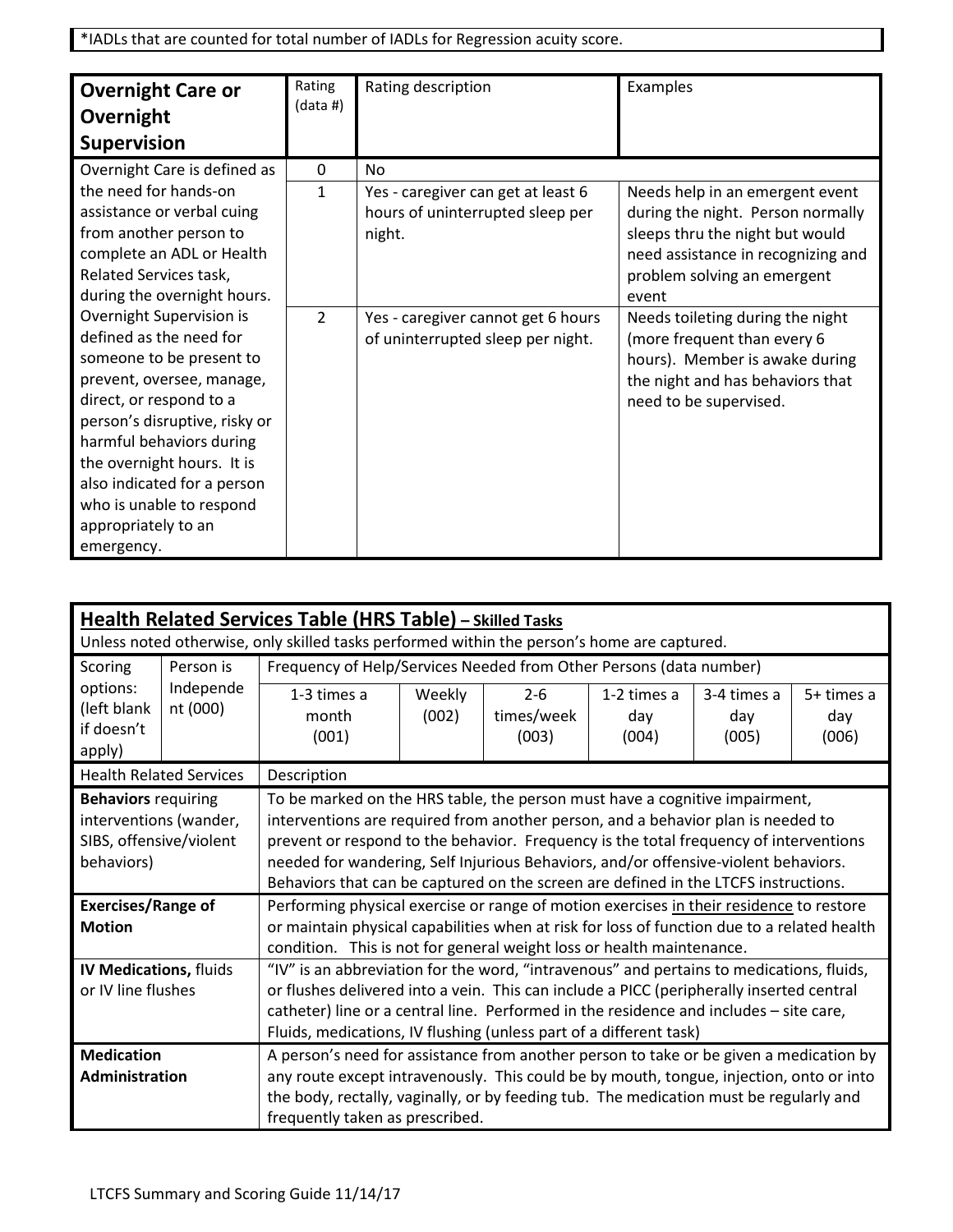| <b>Medication</b>             | A person's need for assistance from another person to set-up or monitor their prescribed                                                                                  |
|-------------------------------|---------------------------------------------------------------------------------------------------------------------------------------------------------------------------|
| <b>Management</b>             | and regularly taken medications. Medication monitoring includes two components: Being                                                                                     |
|                               | cognitively capable of reporting a problem that is likely related to medication use, should                                                                               |
|                               | it arise; and the ability to collect medication-related data as ordered by the prescriber,                                                                                |
|                               | such as vital signs, weights, blood glucose level, response to pain medications, etc. Data                                                                                |
|                               | collection also includes in-home assistance to draw blood for a lab test. If a person is                                                                                  |
|                               | stable on their medications and only needs medication set-up, the frequency is 1-3 times                                                                                  |
|                               | a month unless there is a specific reason for more frequent set up.                                                                                                       |
| <b>Ostomy-related Skilled</b> | Person needs assistance with an ostomy-related skilled task. This includes changing the                                                                                   |
| <b>Services</b>               | wafer, special skin care and application of a wafer for a new, leaky, excoriated or                                                                                       |
|                               | infected ostomy site, or for irrigation of new ostomy or one that is functioning poorly.                                                                                  |
| <b>Positioning in Bed or</b>  | Repositioning includes moving a person to redistribute pressure applied to their body.                                                                                    |
| Chair every 2-3 hours         | Changing a person's position is a precautionary measure to help prevent bedsores and                                                                                      |
|                               | pneumonia. The reposition flag would be used when a person needs to be repositioned                                                                                       |
|                               | by another person at least every 2-3 hours. Frequency options are only 3-4 times a day                                                                                    |
|                               | or 5+ times a day.                                                                                                                                                        |
| Oxygen and/or                 | Use of oxygen or provisions of skilled tasks* related to Tracheal Suctioning, BI-PAP, C-                                                                                  |
| respiratory treatments        | PAP, Nebulizers, IPPD Treatment (does not include use of inhalers).<br>*screen instructions defines what is considered skilled versus unskilled tasks                     |
|                               |                                                                                                                                                                           |
| <b>Dialysis</b>               | Frequency that the person is undergoing dialysis at their residence or in a dialysis center.                                                                              |
| <b>TPN</b>                    | Total Parenteral Nutrition liquid nutrition administered thru an IV pump at the person's                                                                                  |
|                               | residence                                                                                                                                                                 |
| <b>Transfusions</b>           | Receives transfusions at their residence, in a clinic or hospital.                                                                                                        |
| <b>Tracheostomy Care</b>      | Tracheostomy care tasks include removing, cleaning or replacing the inner cannula,                                                                                        |
|                               | replacing the outer cannula, completing tracheostomy site care which includes                                                                                             |
|                               | cleansing the skin around the tracheostomy opening or applying ointment or dressing,                                                                                      |
|                               | or changing the straps or ties which hold the tube in place.                                                                                                              |
| <b>Tube Feedings</b>          | A tube feeding is the administration of nutritionally balanced liquefied foods or<br>nutrients through a tube. Tube feeding tasks include hooking up the bag of nutrition |
|                               | solution, tubing and pump, starting the drip, ensuring the proper flow rate,                                                                                              |
|                               | disconnecting the tube feeding, flushing the tub or button and capping the tube off,                                                                                      |
|                               | administration of bolus feeding by syringe, or site care for an excoriated feeding tube                                                                                   |
|                               | site.                                                                                                                                                                     |
| Ulcer - Stage 2               | An area of partial-thickness skin loss, presenting superficially as a pink/red area,                                                                                      |
|                               | abrasion, blister or small crater. This is only the very beginning of skin breakdown.                                                                                     |
|                               | Must have diagnosis of ulcer 2 and requires special wound care. Does not include                                                                                          |
|                               | routine skin care, changing band-aids, or monitoring skin integrity.                                                                                                      |
| <b>Ulcer Stage 3 or 4</b>     | An Ulcer - Stage 3 has full thickness skin loss and presents as a deep crater with or                                                                                     |
|                               | without affecting the adjacent tissue. An Ulcer - Stage 4 has full thickness skin loss with                                                                               |
|                               | extensive destruction, tissue necrosis, or damage to muscle, bone or supporting                                                                                           |
|                               | structures. Ulcer - Stage 3 or 4 wound care will include cleansing, packing, or dressing                                                                                  |
|                               | the wound. Marked for care inside the home unless skilled services for condition                                                                                          |
|                               | cannot be provided in the home.                                                                                                                                           |
| Urinary Catheter-             | Urinary catheter-related skilled tasks include changing (replacing) the catheter,                                                                                         |
| related skilled tasks         | irrigating the catheter, completing a straight (in and out) catheterization, or completing                                                                                |
|                               | site care for a suprapubic catheter.                                                                                                                                      |
| <b>Other Wound Cares</b>      | Used when a person needs wound care from a postsurgical incision or puncture,                                                                                             |
|                               | orthopedic pin site, postsurgical drainage site, serious burn, traumatic injury, or serious                                                                               |
|                               | infection. Does not include catheter site, ostomy sites, IV site or Ulcers. Marked for                                                                                    |
|                               | care inside the home unless skilled services for condition cannot be provided in the<br>home.                                                                             |
|                               |                                                                                                                                                                           |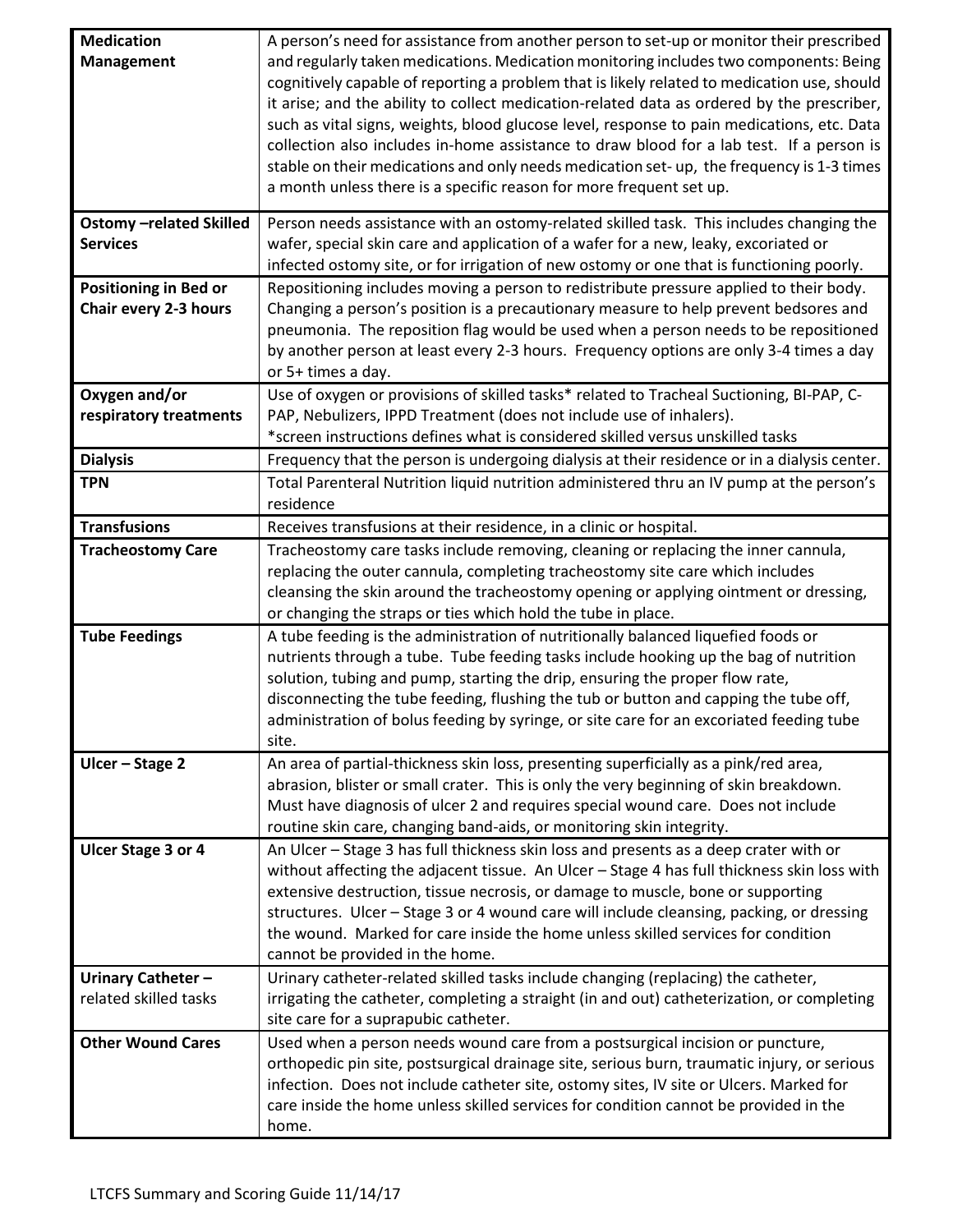| <b>Ventilator Related</b>                    | A ventilator (also knowns as a respirator) is used to mechanically assist breathing by |                                                                                    |          |                                                                                       |  |  |
|----------------------------------------------|----------------------------------------------------------------------------------------|------------------------------------------------------------------------------------|----------|---------------------------------------------------------------------------------------|--|--|
| interventions                                | delivering air to the lungs. Used when a person needs to use a mechanical volume       |                                                                                    |          |                                                                                       |  |  |
|                                              | ventilator.                                                                            |                                                                                    |          |                                                                                       |  |  |
| <b>Nursing Assessment</b>                    |                                                                                        | Used in rare circumstances when nursing care is not captured in other areas of the |          |                                                                                       |  |  |
| and Interventions                            | LTCFS.                                                                                 |                                                                                    |          |                                                                                       |  |  |
|                                              | Each of the following four criteria MUST be present                                    |                                                                                    |          |                                                                                       |  |  |
|                                              |                                                                                        | -A current health instability that                                                 |          |                                                                                       |  |  |
|                                              |                                                                                        | -requires skilled nursing assessment and interventions AND                         |          |                                                                                       |  |  |
|                                              |                                                                                        | -involves CHANGES in the medical treatment or nursing care plan AND                |          |                                                                                       |  |  |
|                                              |                                                                                        | -cannot be captured in any other HRS row                                           |          |                                                                                       |  |  |
| <b>Other</b>                                 |                                                                                        | Used for health related services provided in their residence that are unable to be |          |                                                                                       |  |  |
|                                              |                                                                                        | captured on other rows of the HRS table. Examples - TENS unit.                     |          |                                                                                       |  |  |
| <b>Skilled Therapies</b>                     |                                                                                        | Used when a person is receiving services from a physical therapist, occupational   |          |                                                                                       |  |  |
|                                              |                                                                                        |                                                                                    |          | therapist, or speech-language pathologist at any location. Frequency options are "1-4 |  |  |
|                                              |                                                                                        | sessions/week" or "5+ sessions/week".                                              |          |                                                                                       |  |  |
| <b>Communication</b>                         | rating                                                                                 | <b>Rating Description</b>                                                          |          | Examples                                                                              |  |  |
| and Cognition                                |                                                                                        |                                                                                    |          |                                                                                       |  |  |
| <b>Communication</b> - the                   | 0                                                                                      |                                                                                    |          | Can fully communicate with no impairment or only minor impairment (slow               |  |  |
| ability to express                           |                                                                                        | speech)                                                                            |          |                                                                                       |  |  |
| oneself in one's own                         | $\mathbf{1}$                                                                           | Can communicate fully with the use of an assistive device (not including           |          |                                                                                       |  |  |
| language. It is assessed                     |                                                                                        |                                                                                    |          | hearing aids), includes communicating through an adaptive device designed             |  |  |
| in the context of their                      |                                                                                        | to help aid a person when expressing themselves.                                   |          |                                                                                       |  |  |
| residence and not with                       | $\overline{2}$                                                                         |                                                                                    |          | Can communicate only basic needs to others, includes but is not limited to            |  |  |
| people in society at                         |                                                                                        |                                                                                    |          | the person's ability to tell their immediate family, friends or caregivers they       |  |  |
| large                                        |                                                                                        | are hungry, thirsty, in pain or discomfort or need to use the bathroom. Such       |          |                                                                                       |  |  |
|                                              |                                                                                        |                                                                                    |          | a person may have receptive language but is unable to participate fully in a          |  |  |
|                                              |                                                                                        | two-way exchange of information involving abstract ideas, concepts, or             |          |                                                                                       |  |  |
|                                              |                                                                                        | feelings due to limited expressive language                                        |          |                                                                                       |  |  |
|                                              | 3                                                                                      | No effective communication is evident when a person with a health                  |          |                                                                                       |  |  |
|                                              |                                                                                        | condition, that physically or cognitively limits their ability to communicate, is  |          |                                                                                       |  |  |
|                                              |                                                                                        | unable to express their basic needs or preferences.                                |          |                                                                                       |  |  |
| Memory Loss - should                         | 0                                                                                      | No memory impairments                                                              |          | Memory loss is not occasionally forgetting                                            |  |  |
| be reviewed in the                           |                                                                                        | evident during screening process                                                   |          | where you left something, occasionally                                                |  |  |
| context of their health,                     |                                                                                        |                                                                                    |          | forgetting appointments or when a person                                              |  |  |
| safety, or risk, during a                    |                                                                                        |                                                                                    |          | with low IQ has difficulty remembering                                                |  |  |
| typical day. At issue is                     |                                                                                        |                                                                                    |          | due to their cognitive impairment that                                                |  |  |
| the severity of the<br>person's memory loss. |                                                                                        |                                                                                    |          | limits their ability to retain information<br>and reason.                             |  |  |
| Verification from a                          | $\mathbf{1}$                                                                           | Short term memory loss (seems                                                      |          | Unable to recall: when they last ate,                                                 |  |  |
| physician is not                             |                                                                                        | unable to recall things a few                                                      |          | conversation earlier in the day, repeatedly                                           |  |  |
| required.                                    |                                                                                        | minutes up to 24 hours later)                                                      |          | ask the same questions, where an item is                                              |  |  |
| Failure of the Animal                        |                                                                                        |                                                                                    |          | placed and a "lost" item is found in                                                  |  |  |
| Naming and Mini Cog                          |                                                                                        |                                                                                    |          | inappropriate place (e.g. house key in                                                |  |  |
| tests would indicate                         |                                                                                        |                                                                                    | freezer) |                                                                                       |  |  |
| Memory Loss.                                 | $\overline{2}$                                                                         | Unable to remember things over                                                     |          | Person does not remember recent or                                                    |  |  |
|                                              |                                                                                        | several days or weeks                                                              |          | special events from the last few days or                                              |  |  |
|                                              |                                                                                        |                                                                                    |          | weeks (e.g. a birthday gathering, a recent                                            |  |  |
|                                              |                                                                                        |                                                                                    |          | holiday, seeing a movie at a theatre,                                                 |  |  |
|                                              |                                                                                        |                                                                                    |          | dining out for a fish fry, etc.)                                                      |  |  |
|                                              | 3                                                                                      | Long term memory loss (seems                                                       |          | Person is unable to recognize family                                                  |  |  |
|                                              |                                                                                        | unable to remember distant                                                         |          | members, recall their date of birth, and/or                                           |  |  |
|                                              |                                                                                        | past)                                                                              |          | recall memories of childhood or special                                               |  |  |
|                                              |                                                                                        |                                                                                    | events.  |                                                                                       |  |  |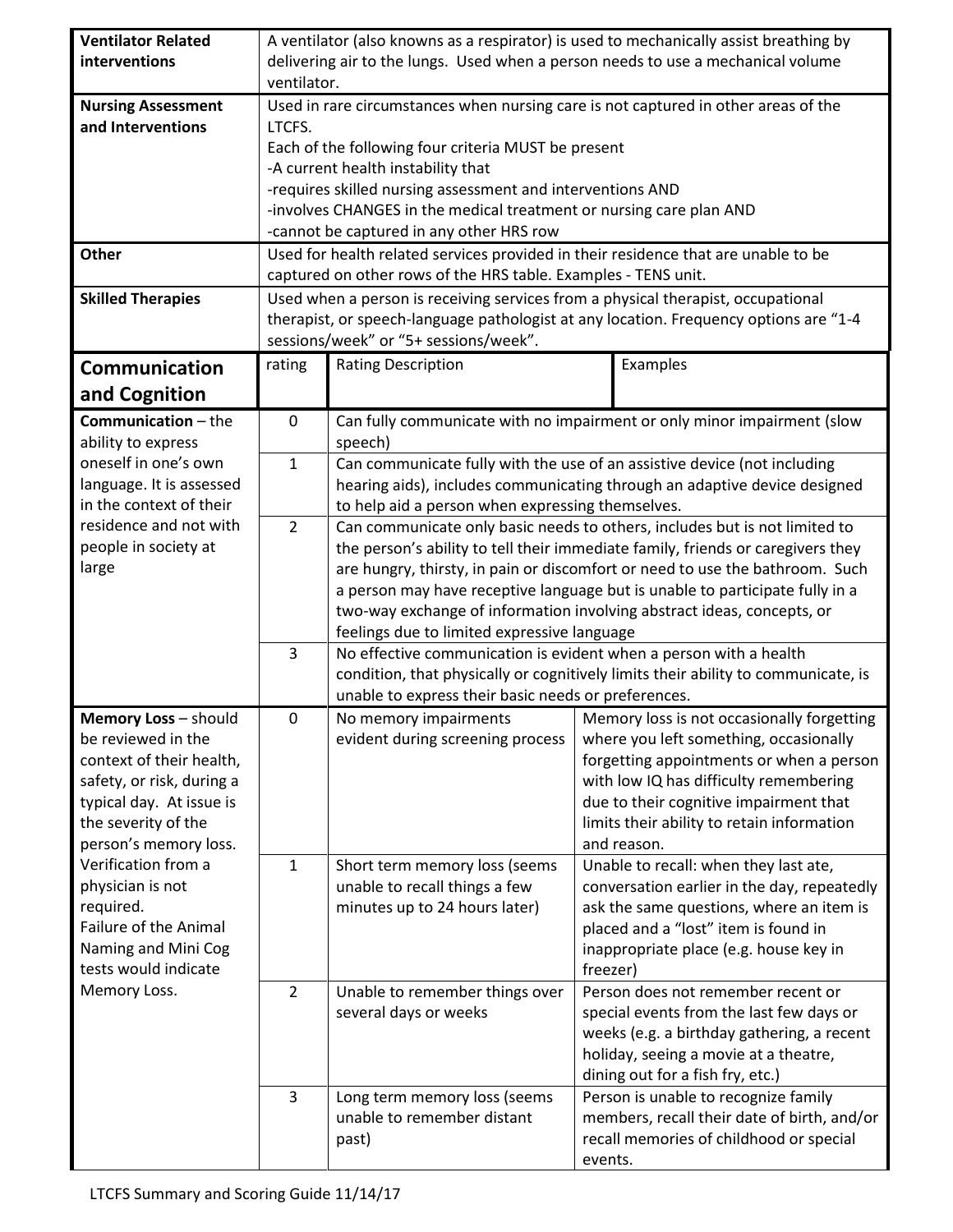|                                | 4              | Memory impairments are              | Person has severe cognitive or other       |
|--------------------------------|----------------|-------------------------------------|--------------------------------------------|
|                                |                | unknown on unable to                | deficits - unable to determine whether the |
|                                |                | determine                           | person screened has any memory loss        |
| <b>Cognition for daily</b>     | $\mathbf 0$    | Person makes decisions              | Able to make own decisions. Knows who,     |
| decision making - Must         |                | consistent with their own           | when, and how to call for help if a        |
| have a cognitive               |                | lifestyle, values, and goals.       | problem or emergency arises.               |
| impairment. captures           | $\mathbf{1}$   | Person makes safe,                  | Safely gets thru the day without needing   |
| the person's ability to        |                | familiar/routine decisions but      | cues or prompts but unable to respond      |
| make daily decisions           |                | cannot do so in new situations      | appropriately to unexpected events,        |
| beyond those that              |                |                                     | emergencies or problems typically routine  |
| involve managing their         |                |                                     | for others (ex. When person gets locked    |
| medications and                |                |                                     | out of their apartment and doesn't know    |
| finances. Examples of          |                |                                     | what to do)                                |
| routine decisions is           | $\overline{2}$ | Person needs help with              | Needs help/reassurance/guidance            |
| what time to get up or         |                | reminding, planning, or             | throughout the day to initiate, plan, or   |
| go to bed, what to do          |                | adjusting routine, even with        | complete routine everyday activities.      |
| with their free time,          |                | familiar routine                    |                                            |
| whether to go visits           | 3              | Person needs help from another      | Cannot be left alone for any length of     |
| friends, attend                |                | person most or all of the time      | time, needs line-of-sight supervision or   |
| activities, shop, safe         |                |                                     | needs one-to-one assistance due to a       |
| interactions with              |                |                                     | cognitive impairment.                      |
| others, etc.                   |                |                                     |                                            |
| <b>Physically resistive to</b> | 0              | <b>No</b>                           | Examples that are not considered           |
| care - persons who             |                |                                     | physically resistive include but are not   |
| have a cognitive               |                |                                     | limited to a person walking away from      |
| impairment and who             |                |                                     | another person prompting them to           |
| are physically resistive       |                |                                     | complete a task or when a person turns     |
| to their care(s). A            |                |                                     | their head away from another person        |
| person is physically           |                |                                     | assisting them with oral hygiene which is  |
| resistive when they            |                |                                     | not an ADL or IADL task. A person who is   |
| become combative;              |                |                                     | physically resistive to care but does NOT  |
| they kick, bite, punch,        |                |                                     | have a cognitive impairment. A person      |
| or pinch another person        |                |                                     | who competently refuses care.              |
| during an ADL or IADL          | $\mathbf{1}$   | Yes, person is physically resistive | Ex. Strikes out or throws object at        |
| care task. A person is         |                | to cares due to a cognitive         | caregiver when care is provided. Kicks,    |
| not considered                 |                | impairment                          | punches or pinches another person when     |
| physically resistive to        |                |                                     | care is provided                           |
| their care when they           |                |                                     |                                            |
| avoid a task, ignore a         |                |                                     |                                            |
| prompt or cue to               |                |                                     |                                            |
| complete a task, or            |                |                                     |                                            |
| refuse to complete a           |                |                                     |                                            |
| task. completion of            |                |                                     |                                            |
| hygiene or grooming            |                |                                     |                                            |
| tasks is not recorded on       |                |                                     |                                            |
| the LTC FS                     |                |                                     |                                            |
|                                |                |                                     |                                            |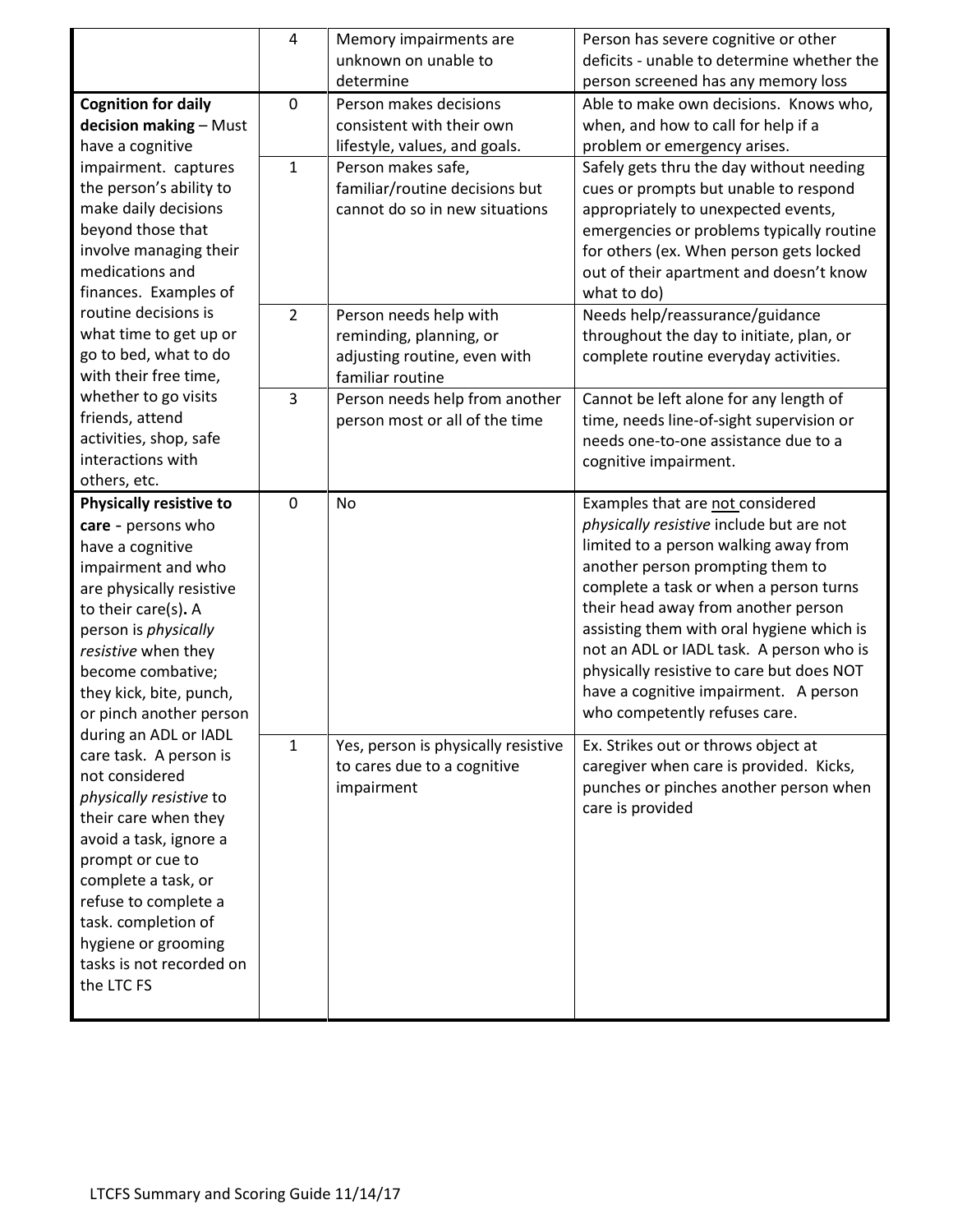| <b>Behavioral Health</b>                                                                                                                                                                                                                                                                                                                                                        |                                |                                                                                                            |                                                                                                                                                                                                                                                                                                                                                                                                                                                                                                                                                                                                                                                    |
|---------------------------------------------------------------------------------------------------------------------------------------------------------------------------------------------------------------------------------------------------------------------------------------------------------------------------------------------------------------------------------|--------------------------------|------------------------------------------------------------------------------------------------------------|----------------------------------------------------------------------------------------------------------------------------------------------------------------------------------------------------------------------------------------------------------------------------------------------------------------------------------------------------------------------------------------------------------------------------------------------------------------------------------------------------------------------------------------------------------------------------------------------------------------------------------------------------|
| Description                                                                                                                                                                                                                                                                                                                                                                     | Rating                         | <b>Rating Description</b>                                                                                  | Examples                                                                                                                                                                                                                                                                                                                                                                                                                                                                                                                                                                                                                                           |
| Wandering - Person<br>must have a cognitive<br>impairment - wandering<br>is defined as unsafely<br>leaving or attempting to                                                                                                                                                                                                                                                     | $\mathbf 0$                    | Does not Wander                                                                                            | Does not have a cognitive impairment.<br>Person with a cognitive impairment that<br>paces within the residence but never<br>attempts to leave has a sleep disorder<br>such as sleepwalking.                                                                                                                                                                                                                                                                                                                                                                                                                                                        |
| leave an immediate<br>area, such as home,<br>community setting or<br>workplace, without<br>informing others and<br>the behavior requires<br>intervention. A person<br>may still exhibit<br>wandering behavior<br>even when elopement<br>is impossible due to<br>preventative measures,<br>such as facility security<br>systems and bed and                                      | $\mathbf{1}$<br>$\overline{2}$ | Daytime wandering, but sleeps<br>nights<br>Wanders during night, or during<br>both day and night           | Person with a cognitive impairment<br>wanders and requires a behavior plan to<br>prevent the behavior or intervene when<br>the behavior is exhibited, elopes or<br>attempts to elope and requires a behavior<br>plan, wanders when in a new situation but<br>does not wander in routine/familiar<br>situations and requires a behavior plan.                                                                                                                                                                                                                                                                                                       |
| wheelchair alarms.<br><b>Self-Injurious Behaviors</b><br>- behavior that causes<br>or is likely to cause,<br>injury to one's own<br>body and requires<br>intervention. Self-                                                                                                                                                                                                    | $\mathbf 0$                    | No Injurious behaviors<br>demonstrated                                                                     | Ex. Smokes, uses alcohol or other<br>substances or misuses medications; makes<br>poor eating choices; rubs skin or scabs<br>without the need for medical intervention<br>beyond application of a bandage, suicidal<br>type behaviors                                                                                                                                                                                                                                                                                                                                                                                                               |
| injurious behaviors are<br>physical self-abuse and<br>do not include the                                                                                                                                                                                                                                                                                                        | $\mathbf{1}$                   | Some self-injurious behaviors<br>require occasional interventions<br>weekly or less                        | Exhibits self-abuse that causes or is likely<br>to cause, self-injury such as hitting, biting<br>or head banging, eats inedible objects                                                                                                                                                                                                                                                                                                                                                                                                                                                                                                            |
| absence of self-care of<br>behaviors that may<br>have unhealthy                                                                                                                                                                                                                                                                                                                 | $\overline{2}$                 | Self-injurious behaviors require<br>interventions 2-6 times per<br>week OR 1-2 times per day               | (pica), has excessive thirst manifested by<br>abnormal fluid intake (polydipsia), rectal<br>digging, or engages in non-suicidal self-                                                                                                                                                                                                                                                                                                                                                                                                                                                                                                              |
| consequences. This<br>does not include suicide<br>attempts.                                                                                                                                                                                                                                                                                                                     | 3                              | Self-injurious behaviors that<br>require intensive one-on-one<br>interventions more than twice<br>each day | injury that requires intervention, such as<br>cutting their skin.                                                                                                                                                                                                                                                                                                                                                                                                                                                                                                                                                                                  |
| <b>Offensive or Violent</b><br>Behaviors to others -<br>Behavior that causes, or<br>can reasonably be<br>expected to cause,<br>discomfort or distress<br>to others or threatens<br>to cause emotional or<br>physical harm to others.<br>The disturbing behavior<br>impacts others in the<br>person's community,<br>including other<br>residents in a facility,<br>neighbors, or | $\mathbf 0$                    | No offensive or violent<br>behaviors demonstrated                                                          | Uses profanity or racial slurs on a routine<br>basis, steals items, enters another<br>person's living space without permission,<br>has a difficult personality (examples<br>include but are not limited to a person<br>who is obstinate, vulgar, ill-tempered or<br>does not get along with his or her family<br>members or caregivers), hoards items,<br>while conversing, uses profanity that is<br>not offensive or threatening to a point<br>where law enforcement would typically be<br>contacted to intervene.; has a habit that<br>is harmless and unlikely to offend others -<br>examples rocking, finger waving or<br>repetitive tapping. |